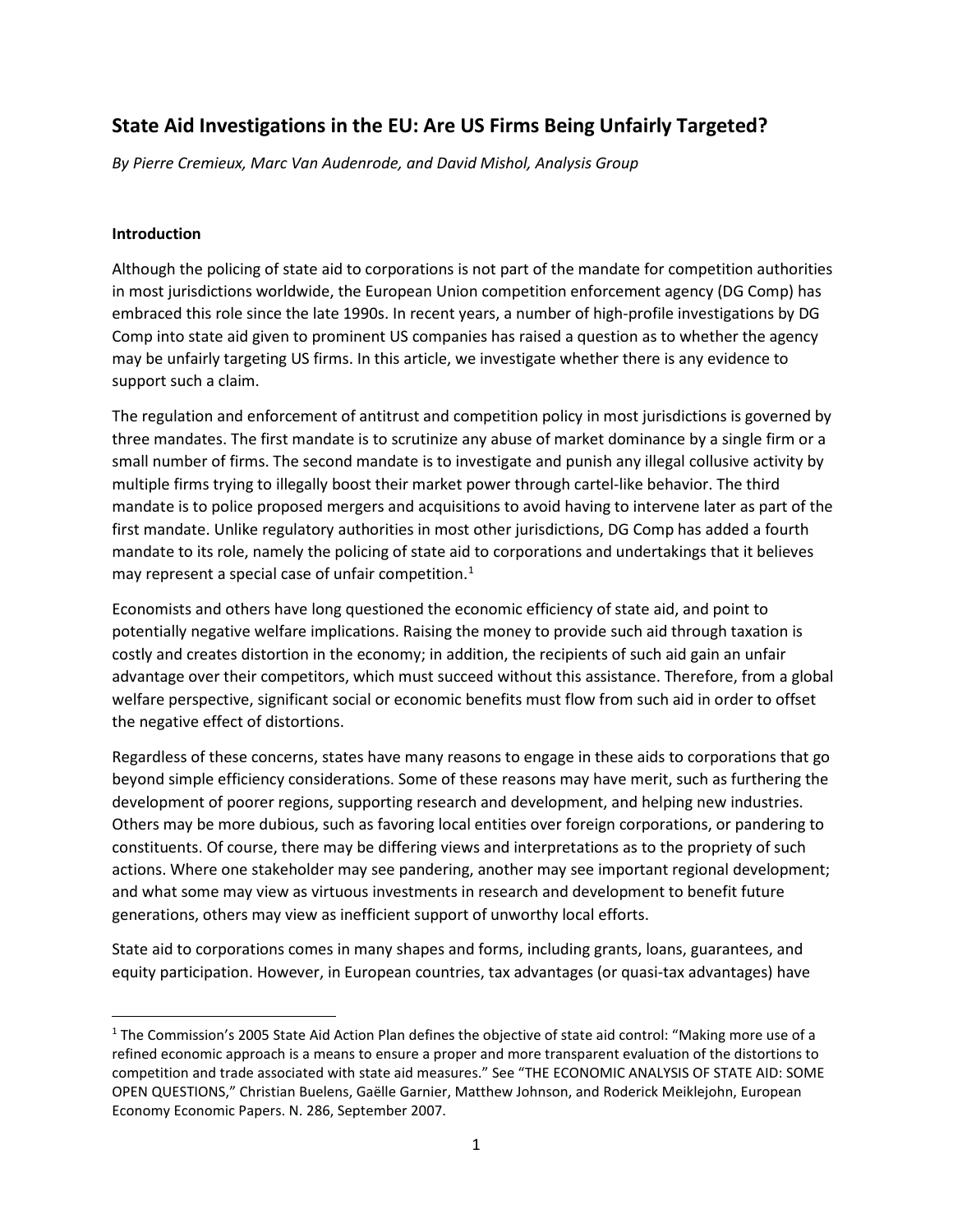recently come under particular scrutiny. Tax advantages are generally used as incentive tools, but recently, these tax incentive tools have evolved towards targeting a specific undertaking, or a limited group of undertakings. These include (but are not limited to) allowing corporations to exclude some revenue from their tax base, allowing them to defer payment of certain taxes, exempting them from paying taxes for a period of time, or offering them advantages on quasi-taxes, such as reduced landing fees at airports or reduced rates from public utilities. When combined, these benefits may significantly reduce the operating costs of the undertaking or the group of undertakings benefitting from them, and hence distort competition.

In recent years, the European Commission's state aid control activities have come under criticism from US authorities, which have expressed concern that the Commission is unfairly targeting US companies.<sup>[2](#page-1-0)</sup> Indeed, the Commission has recently started to review the tax deals that several large US corporations struck with Ireland, the Netherlands, and Luxembourg. To date, the Commission has reached decisions that were unfavorable to the corporations in three cases (Apple, Starbucks, and Amazon), with one other case still being investigated (McDonald's).

This article investigates whether there is evidence that the EU authorities are unfairly targeting US firms. In the first section, we present a short summary of the EU state aid control policies, their origin, their purpose, and the history of their applications. In the second section, we analyze the history of the Commission's decisions regarding state aid involving tax advantages in an effort to detect any potential bias against US firms.

## **Section 1: The European Union State Aid Control Policies**

The European Union policy on state aid is governed by articles 107 to 109 of the Treaty on the Functioning of the European Union (TFEU).

Article 107 bans any form of state aid that might distort competition and trade among member states. "[A]ny aid granted by a Member State or through State resources in any form whatsoever which distorts or threatens to distort competition by favouring certain undertakings or the production of certain goods shall, in so far as it affects trade between Member States, be incompatible with the internal market."[3](#page-1-1) According to the policy, social programs and aid in response to "damage caused by natural disasters or exceptional occurrences" are allowed.

As noted previously, state aid control by the European Commission is rooted in a desire to avoid distortions that may result from such aid (as opposed to, for example, a desire to protect its member states from implementing a potentially wasteful and ineffective form of subsidy). It logically follows then that the Commission recognizes that state aid may provide benefits to the firms receiving assistance. If

<span id="page-1-0"></span><sup>&</sup>lt;sup>2</sup> [https://www.theguardian.com/world/2016/jan/29/european-commission-unfairly-targeting-us-companies](https://www.theguardian.com/world/2016/jan/29/european-commission-unfairly-targeting-us-companies-starbucks-mcdonalds-amazon-apple-taxes-treasury)[starbucks-mcdonalds-amazon-apple-taxes-treasury;](https://www.theguardian.com/world/2016/jan/29/european-commission-unfairly-targeting-us-companies-starbucks-mcdonalds-amazon-apple-taxes-treasury) [https://www.nytimes.com/2016/09/20/business/international/europe-us-tax-luxembourg-engie-](https://www.nytimes.com/2016/09/20/business/international/europe-us-tax-luxembourg-engie-vestager.html?_r=0)

vestager.html? r=0.

<span id="page-1-1"></span><sup>&</sup>lt;sup>3</sup> Article 107, TFEU.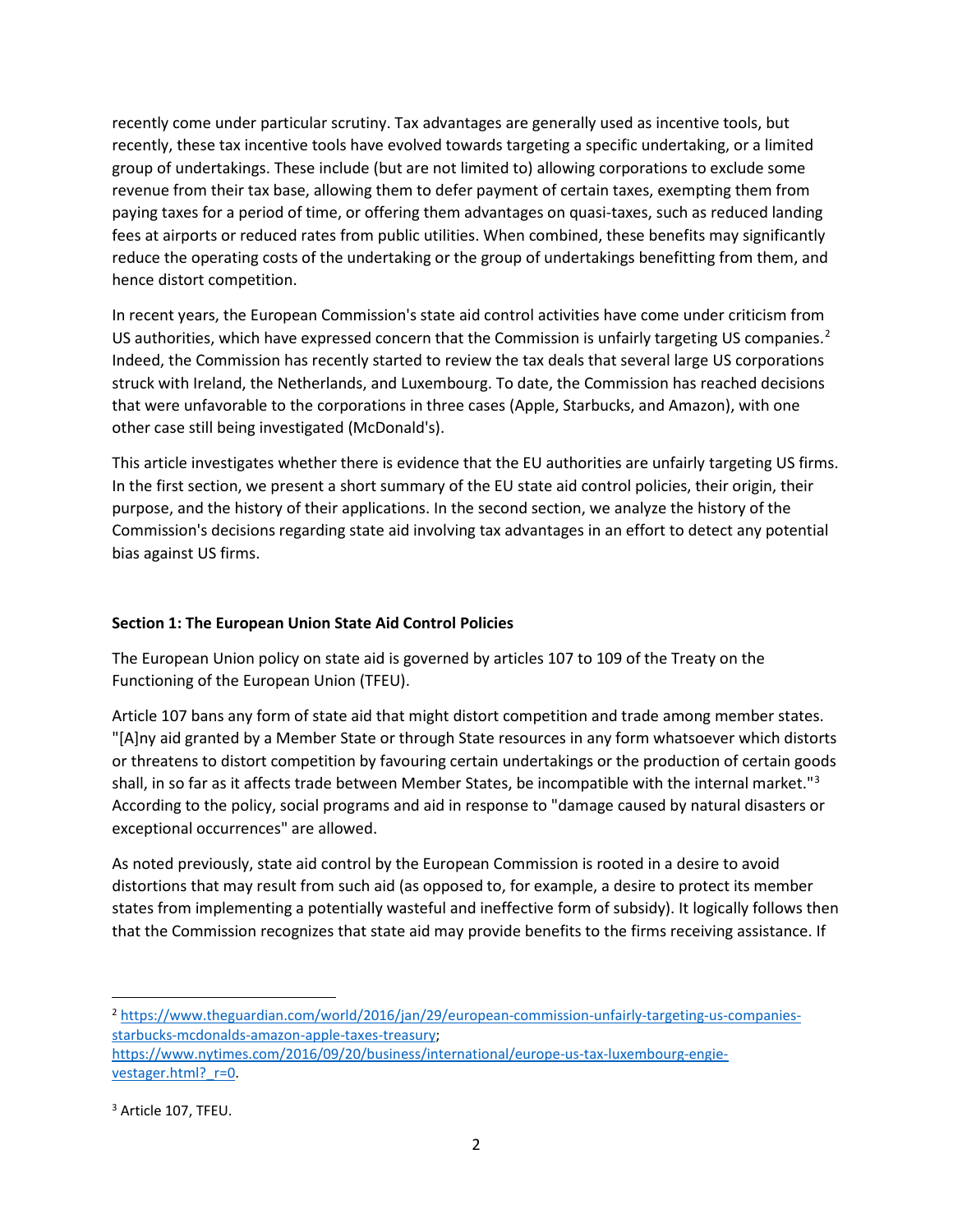state aids were completely ineffective and a waste of public money, there would be no reason for the Commission to become involved.

But if well-designed state aid may distort competition, why should it ever be allowed? Buelens *et al.* (2007) note that the Commission "has the power to grant derogations in respect of aid for the following purposes:

> a) to promote the economic development of areas where the standard of living is abnormally low or where there is serious underemployment;

> b) to promote the execution of an important project of common European interest or to remedy a serious disturbance in the economy of a Member State;

> c) to facilitate the development of certain economic activities or of certain economic areas, 'where such aid does not adversely affect trading conditions to an extent contrary to the common interest';

> d) to promote culture and heritage conservation 'where such aid does not affect trading conditions and competition in the Community to an extent that is contrary to the common interest.' [4](#page-2-0)

In economic terms, there are multiple possible justifications for state aid even when it is distortionary. These include:

- 1. *Market Failure*: State aid can be justified to correct existing market failures. For example, aid to banks and the financial sector that many member states provided during the 2008-2009 financial crisis may well have been distortionary, but that distortion was arguably preferable to the alternative of a wrecked financial system. Similarly, in industries and activities which generate large positive externalities (such as research and development), state aid might be justified.
- 2. *Fostering of Competition*: In some cases, state aid can be seen as fostering rather than harming competition. For example, state aid can be justified in regions where, for geographic or historical reasons, producers would suffer a cost disadvantage. State aid may overcome these natural disadvantages and help to foster competition. Similarly, in highly concentrated industries, aiding the development of new competitors may be welfare enhancing, even if the concentrated industries tend to be abroad and the new competitors domestic.
- 3. *Correcting Existing Distortions*: State aid can also help correct distortions that adversely affect economic activity. Taxes are one of the largest examples of such distortions; state aid schemes that help provide less distortionary and better-tailored tax rates may be competition enhancing.<sup>[5](#page-2-1)</sup>

<span id="page-2-0"></span> <sup>4</sup> "The economic analysis of state aid: Some open questions," Christian Buelens, Gaëlle Garnier, Roderick Meiklejohn, and Matthew Johnson, European Economy Economic Papers, September 2007.

<span id="page-2-1"></span><sup>5</sup> See, for example, "State Aids: Economic Analysis and Practice in the European Union," by David Spector, in *Competition Policy in the EU*, Xavier Vives, ed.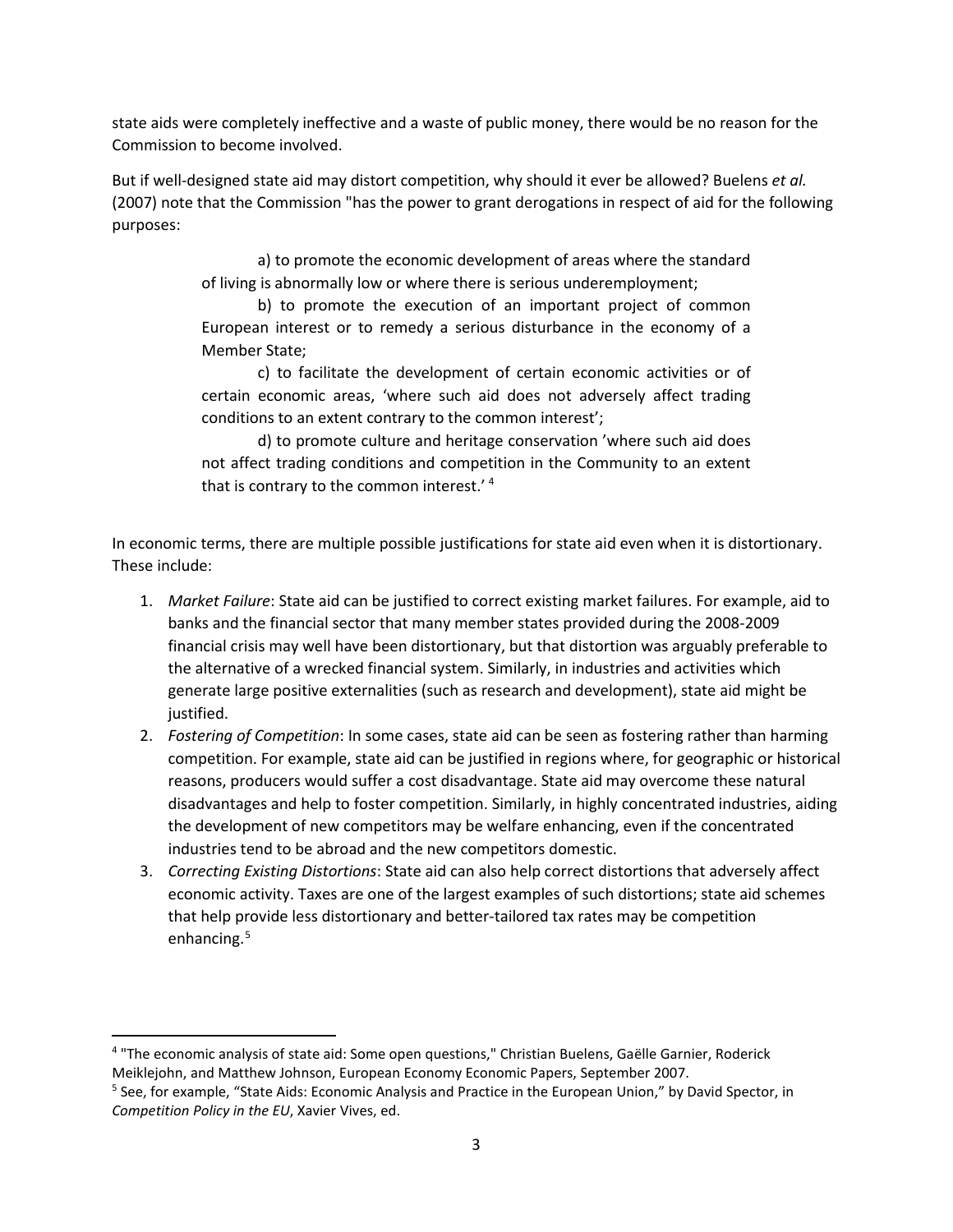These "good" reasons for state aid significantly muddy the waters. This explains why, for each instance of state aid, the Commission has to weigh the reasons and potential impacts of the aid scheme as well as its potential to distort and ultimately harm competition.

## **Section 2: An Analysis of the History of EU Decisions Related to State Aid**

We have analyzed the history of the Commission's decisions on state aid-related tax cases.<sup>[6](#page-3-0)</sup> The database includes information on all the cases investigated by the Commission since 1999. These include cases in which member states notified the Commission; cases investigated by the Commission following complaints by competitors or the general public; and cases that the Commission decided *ex officio* to investigate.

In each instance, the Commission may further investigate or decline to do so. Further investigations may be limited to additional information requests from the member state or become a full-fledged enquiry.

At the end of the enquiry, the Commission can render any of several decisions related to the practice being investigated:

- the practice does not constitute a state aid in the sense of the Treaty;
- the practice is a state aid in the sense of the Treaty, but will not distort competition and is therefore acceptable;
- the practice is a state aid in the sense of the Treaty, but falls within one of the exceptions considered in the Treaty;
- the practice is a state aid in the sense of the Treaty, and the monies paid through the aid scheme must be recovered; or
- the practice is a state aid in the sense of the Treaty; the monies paid through the aid scheme don't have to be recovered, but the scheme must cease.

As of June 2017, the Commission database listed 1,596 cases of state aid schemes brought to the Commission's attention. The cases cover a variety of tax advantages and go back as far as 1997. Of these, 166 schemes (10.4%) appear to have been designed to benefit a single corporation, or a clearly defined and individually identifiable group of corporations.

Figure 1 shows the evolution of the number of state aid tax cases investigated and not investigated by the Commission each year. Historically, the Commission has been very proactive in the investigation of tax-related state aid schemes, investigating a steady stream of such schemes in the early 2000s. Between 2011 and 2013, however, it investigated only four cases in total. Of note, in response to calls for more transparency around tax rulings, in June 2013 the Commission began an enquiry into the tax ruling practices – under state aid rules – of seven member states (Cyprus, Ireland, Luxembourg, Malta, Belgium, The Netherlands, and the UK). The Commission subsequently extended this enquiry to all member states in December 2014.<sup>[7](#page-3-1)</sup> This appears to have contributed to a recent increase in

<span id="page-3-0"></span> <sup>6</sup> http://ec.europa.eu/competition/elojade/isef/

<span id="page-3-1"></span><sup>&</sup>lt;sup>7</sup> http://europa.eu/rapid/press-release IP-14-2742 en.htm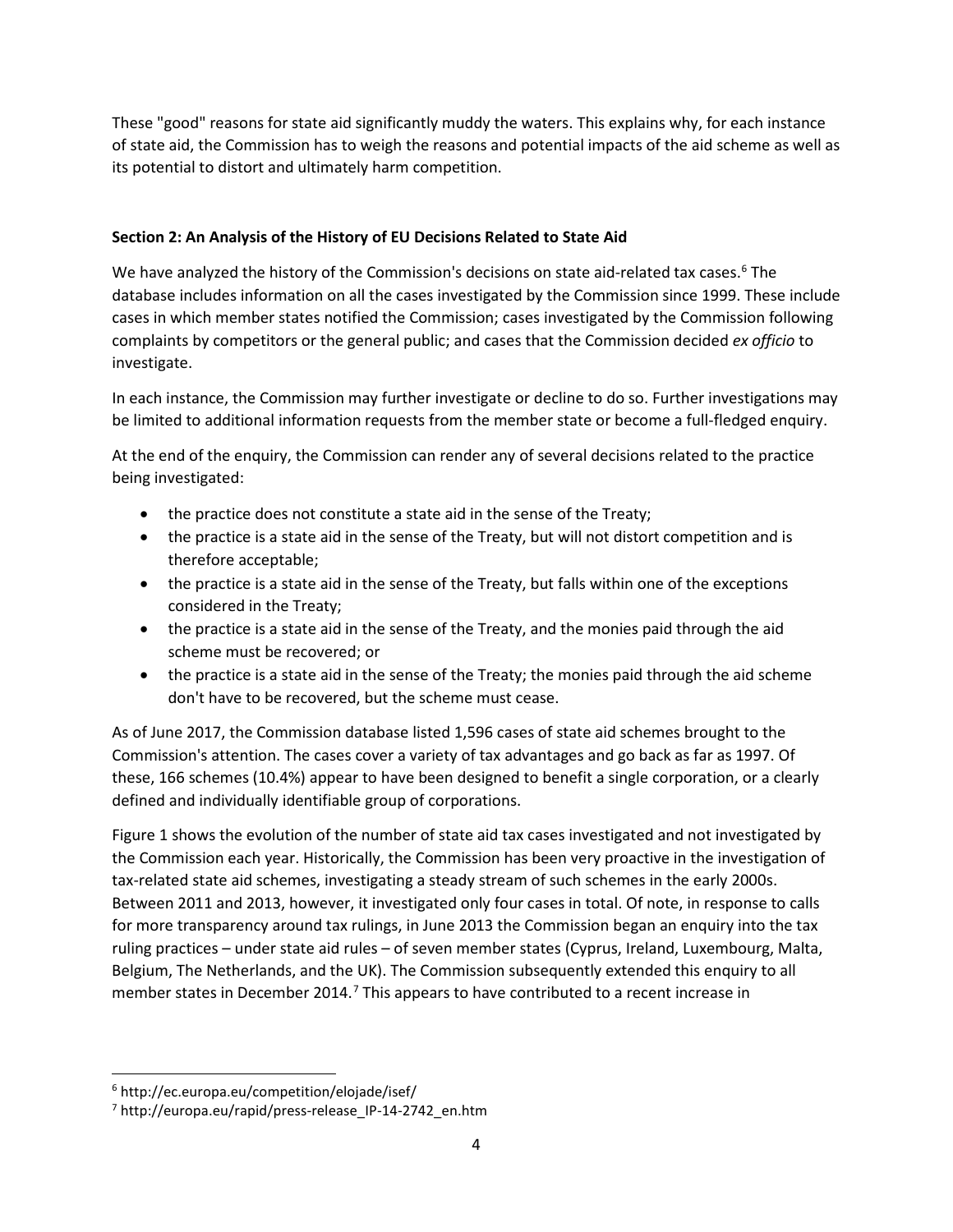

investigations, as the Commission investigated 13 cases between 2014 and 2016.<sup>[8](#page-4-0)</sup>

Table 1 shows the number of instances in which the Commission was alerted to allegations of member states granting tax advantages to individual corporations since 1999. It identifies whether the firm(s) at issue are US firms or subsidiaries of US firms. The average number of cases considered by DG Comp per year has recently increased by 80%, from 8.1 cases for 1999-2013, to 14.7 cases for 2014-2016. This suggests that either this specific tool is used with greater frequency to assist or incentivize individual firms, or that DG Comp has changed its approach to examining such schemes.

<span id="page-4-0"></span> $8$  For 2015, the number of cases still to be decided included many instances of similar aid cases by a single member state.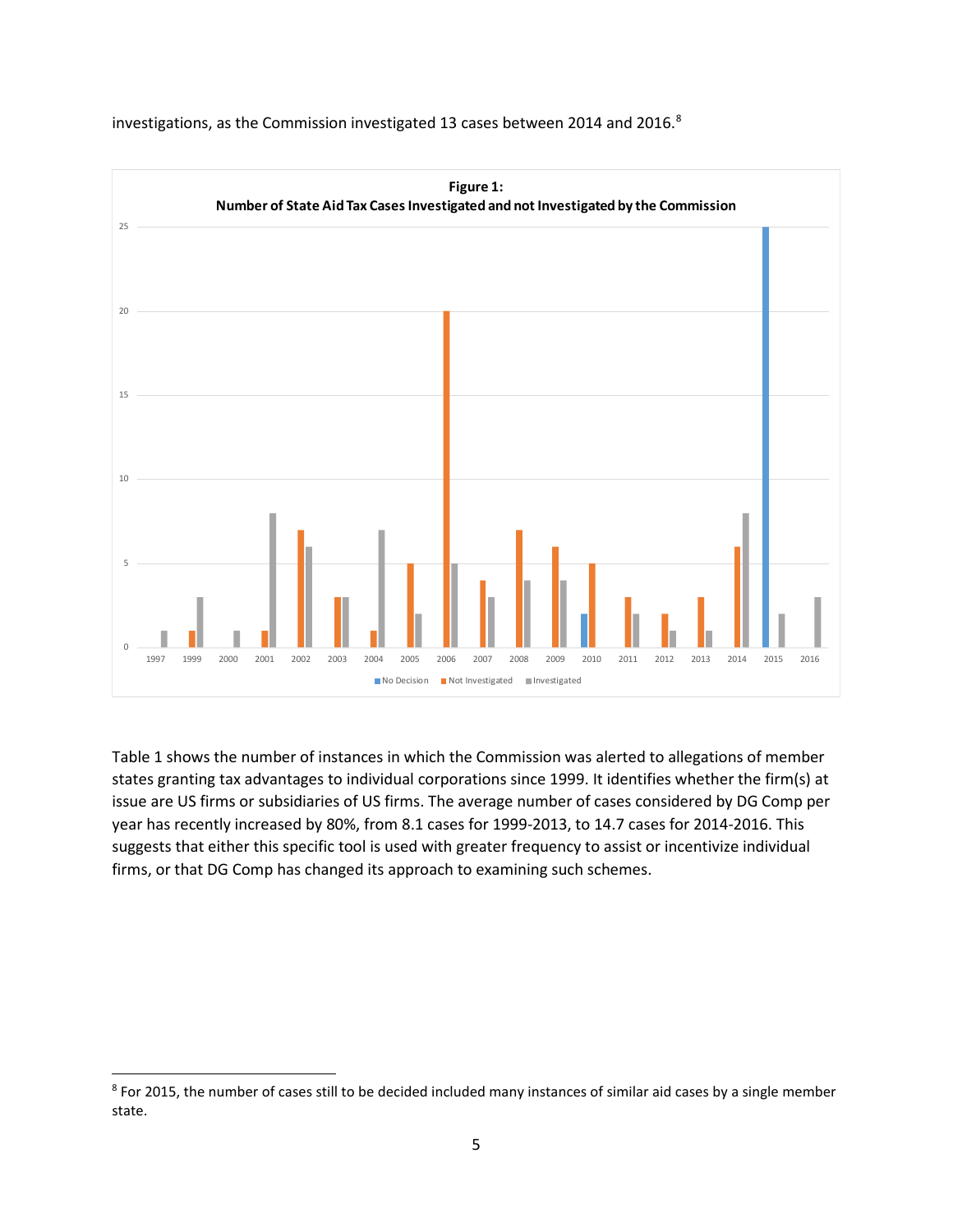| Table 1                                                          |           |                       |       |  |
|------------------------------------------------------------------|-----------|-----------------------|-------|--|
| State aid control in the European Union                          |           |                       |       |  |
| Tax advantages granted by member states to specific corporations |           |                       |       |  |
| All cases considered by DG Comp                                  |           |                       |       |  |
| <b>Decision to Investigate</b>                                   |           |                       |       |  |
|                                                                  |           |                       |       |  |
|                                                                  |           |                       |       |  |
| <b>Before 2014</b>                                               |           |                       |       |  |
|                                                                  |           | US Firm or Subsidiary |       |  |
|                                                                  | No        | Yes                   | Total |  |
| Cases against which DG Comp decided to take no action            | 67        | 3                     | 70    |  |
| Cases DG Comp decided to investigate further                     | 50        | 2                     | 52    |  |
|                                                                  | 117       | 5                     | 122   |  |
| <b>Since 2014</b>                                                |           |                       |       |  |
|                                                                  |           | US Firm or Subsidiary |       |  |
|                                                                  | <b>No</b> | Yes                   | Total |  |
| No decision                                                      | 23        | 2                     | 25    |  |
| Cases against which DG Comp decided to take no action            | 6         | 0                     | 6     |  |
| Cases DG Comp decided to investigate further                     | 9         | 4                     | 13    |  |
|                                                                  | 38        | 6                     | 44    |  |

Between 1997 and 2013, the Commission investigated 42.6% (52 of 122) of cases. Where the Commission has decided whether to investigate or not, the corresponding rate for 2014-2016 is 68.4% (13 of 19). However, during the latter period, the Commission has yet to decide on whether to proceed on 25 of the 44 cases, making it difficult to assess whether it has tightened its control over such aids.

Before 2014, only five cases brought to the Commission's attention involved US corporations or subsidiaries. Since then, six already have been brought to the Commission's attention, of which four have been investigated and two are awaiting the Commission's decision to investigate or not.

Switching focus from decisions to investigate by the Commission to its rulings, Table 2 shows that since 2014 the Commission has ruled against US firms in all three instances where a complaint was raised and a ruling reached. That is also true for non-US firms. In all six instances where a ruling was reached, the Commission declared the state aid unlawful. Between 1997 and 2013, the Commission had concluded that there has been unlawful state aid in 56% of cases.

Overall, while the numbers remain small, the pattern that emerges is not one whereby the Commission is singling out US firms relative to European firms, but rather it reveals a more aggressive overall approach to enforcement of state aid than had been true historically, regardless of where a company is based. Of course, it is also possible that the state aid cases brought to the Commission in recent years presented a greater and more systemic threat to competition than did cases that predate 2014.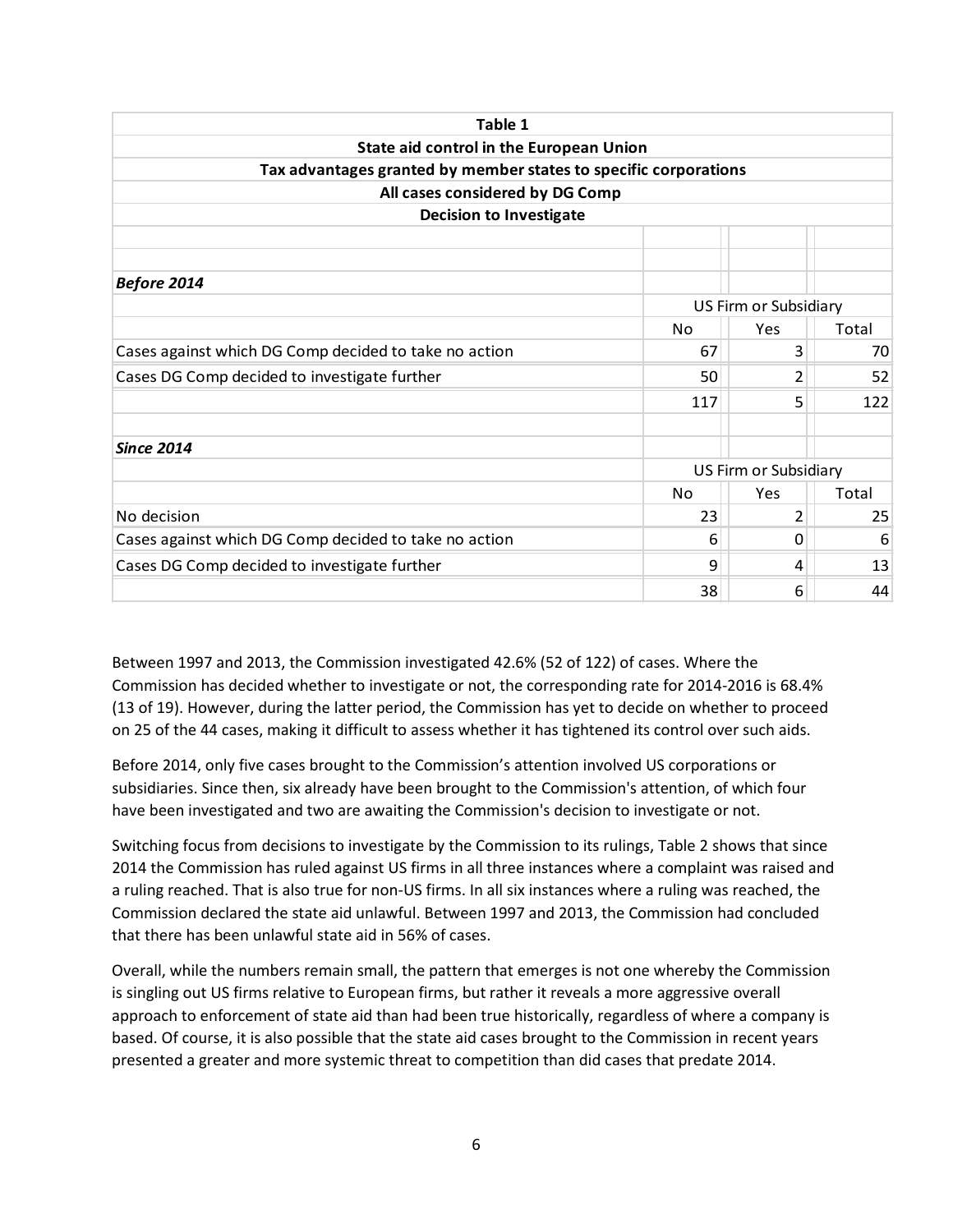| Table 2                                                          |    |                       |       |  |
|------------------------------------------------------------------|----|-----------------------|-------|--|
| State aid control in the European Union                          |    |                       |       |  |
| Tax advantages granted by member states to specific corporations |    |                       |       |  |
| All cases considered by DG Comp                                  |    |                       |       |  |
| <b>Ruling</b>                                                    |    |                       |       |  |
|                                                                  |    |                       |       |  |
| <b>Before 2014</b>                                               |    |                       |       |  |
|                                                                  |    | US Firm or Subsidiary |       |  |
|                                                                  | No | Yes                   | Total |  |
| Positive - DG Comp takes no action                               | 22 | 1                     | 23    |  |
| Negative - Measure is ruled unlawful aid                         | 28 | $\mathbf{1}$          | 29    |  |
|                                                                  | 50 | $\overline{2}$        | 52    |  |
| <b>Since 2014</b>                                                |    |                       |       |  |
|                                                                  |    | US Firm or Subsidiary |       |  |
|                                                                  | No | Yes                   | Total |  |
| No decision                                                      | 3  | 1                     | 4     |  |
| Positive - DG Comp takes no action                               | 0  | 0                     | 0     |  |
| Negative - Measure is ruled unlawful aid                         | 6  | 3                     | 9     |  |
|                                                                  | 9  | 4                     | 13    |  |

Table 3a illustrates why US authorities and US corporations may feel unfairly singled out. Whereas in the years prior to 2014, the Commission ruled against only one US firm for violations of European competition rules related to state aid (back in 2002), since 2014 three US firms have already been ruled against (Apple, Starbucks, and Amazon), and another remains under investigation (McDonald's).

|      | Table 3a                                                   |                    |                     |  |  |  |  |
|------|------------------------------------------------------------|--------------------|---------------------|--|--|--|--|
|      | State aid control in the European Union                    |                    |                     |  |  |  |  |
|      | Tax advantages granted by member states to US corporations |                    |                     |  |  |  |  |
| Year |                                                            | Member State       | Decision            |  |  |  |  |
|      | Corporation                                                |                    |                     |  |  |  |  |
| 2003 | Dow Pet Food                                               | Germany            | Not Probed          |  |  |  |  |
| 2007 | Signet Solar (Direct Grant)                                | Germany            | Not Probed          |  |  |  |  |
| 2009 | Global Foundries (Direct Grant)                            | Germany            | Not Probed          |  |  |  |  |
| 2007 | Dell (Direct Grant)                                        | Poland             | No Violation        |  |  |  |  |
| 2002 | US Companies Foreign Sales (Tax Base Reduction)            | Belgium            | Violation           |  |  |  |  |
|      |                                                            |                    |                     |  |  |  |  |
| 2014 | Apple (Tax Base Reduction)                                 | Ireland            | Violation           |  |  |  |  |
| 2014 | Starbucks (Tax Base Reduction)                             | <b>Netherlands</b> | Violation           |  |  |  |  |
| 2014 | Amazon (Tax Base Reduction)                                | Luxembourg         | Violation           |  |  |  |  |
| 2014 | McDonald's (Tax Base Reduction)                            | Luxembourg         | <b>Under Review</b> |  |  |  |  |